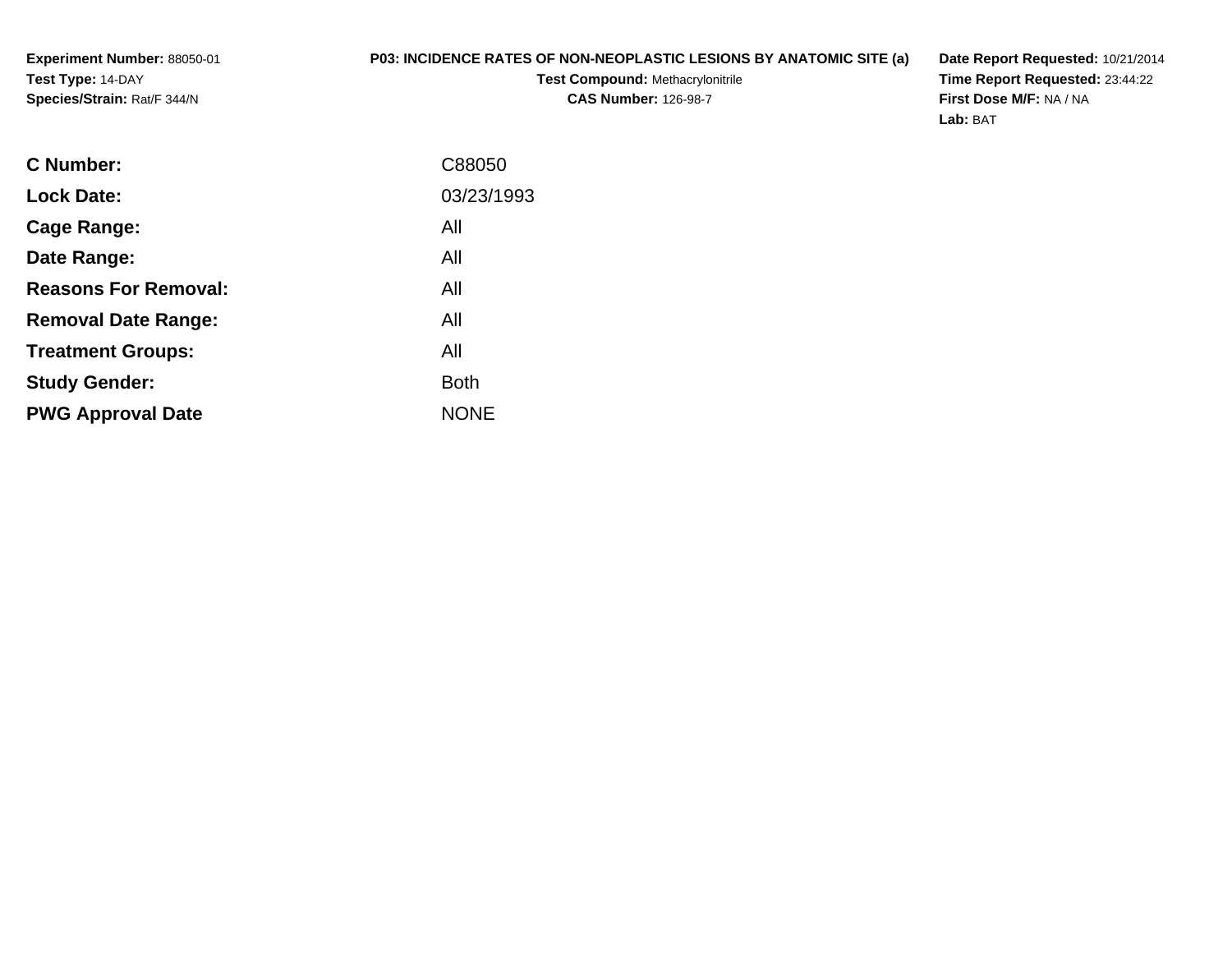| Experiment Number: 88050-01<br>Test Type: 14-DAY<br>Species/Strain: Rat/F 344/N                              |                          | P03: INCIDENCE RATES OF NON-NEOPLASTIC LESIONS BY ANATOMIC SITE (a)<br>Test Compound: Methacrylonitrile<br><b>CAS Number: 126-98-7</b> | Date Report Requested: 10/21/2014<br>Time Report Requested: 23:44:22<br>First Dose M/F: NA / NA<br>Lab: BAT |                          |                          |                          |
|--------------------------------------------------------------------------------------------------------------|--------------------------|----------------------------------------------------------------------------------------------------------------------------------------|-------------------------------------------------------------------------------------------------------------|--------------------------|--------------------------|--------------------------|
| F 344/N Rat MALE                                                                                             | $0$ G/L                  | 0.3 G/L                                                                                                                                | 0.6 G/L                                                                                                     | 1.2 G/L                  | 2.4 G/L                  | 4.8 G/L                  |
| <b>Disposition Summary</b>                                                                                   |                          |                                                                                                                                        |                                                                                                             |                          |                          |                          |
| <b>Animals Initially In Study</b><br><b>Early Deaths</b><br><b>Survivors</b>                                 | 5                        | 5                                                                                                                                      | $5\phantom{a}$                                                                                              | $5\phantom{.0}$          | 5                        | $5\phantom{.0}$          |
| <b>Terminal Sacrifice</b><br><b>Animals Examined Microscopically</b>                                         | $5\phantom{.0}$<br>5     | 5<br>5                                                                                                                                 | 5<br>5                                                                                                      | $5\phantom{.0}$<br>5     | 5<br>5                   | $5\phantom{.0}$<br>5     |
| <b>ALIMENTARY SYSTEM</b><br>Intestine Small, Duodenum<br>Liver<br>Stomach, Forestomach<br>Stomach, Glandular | (5)<br>(5)<br>(5)<br>(5) | (0)<br>(0)<br>(0)<br>(0)                                                                                                               | (0)<br>(0)<br>(0)<br>(0)                                                                                    | (0)<br>(0)<br>(0)<br>(0) | (0)<br>(0)<br>(0)<br>(0) | (5)<br>(5)<br>(5)<br>(5) |
| CARDIOVASCULAR SYSTEM<br>None                                                                                |                          |                                                                                                                                        |                                                                                                             |                          |                          |                          |
| <b>ENDOCRINE SYSTEM</b><br><b>Adrenal Cortex</b><br><b>Adrenal Medulla</b>                                   | (5)<br>(5)               | (0)<br>(0)                                                                                                                             | (0)<br>(0)                                                                                                  | (0)<br>(0)               | (0)<br>(0)               | (5)<br>(5)               |
| <b>GENERAL BODY SYSTEM</b><br>None                                                                           |                          |                                                                                                                                        |                                                                                                             |                          |                          |                          |
| <b>GENITAL SYSTEM</b><br>None                                                                                |                          |                                                                                                                                        |                                                                                                             |                          |                          |                          |
| <b>HEMATOPOIETIC SYSTEM</b><br>Spleen<br>Thymus<br>Atrophy                                                   | (5)<br>(5)               | (0)<br>(5)                                                                                                                             | (0)<br>(5)                                                                                                  | (0)<br>(5)               | (0)<br>(5)               | (5)<br>(5)<br>5 (100%)   |

## INTEGUMENTARY SYSTEM

None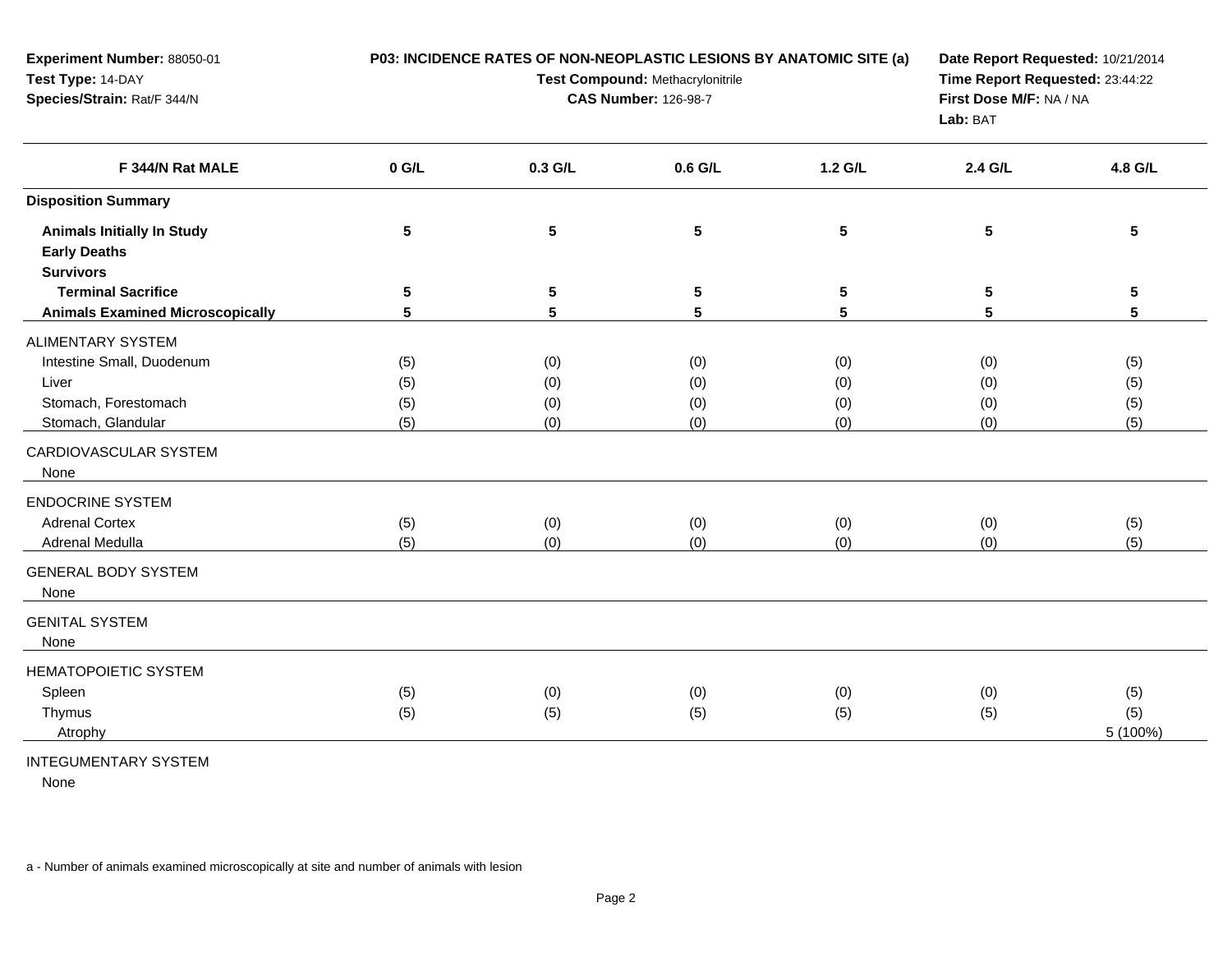| Experiment Number: 88050-01<br>Test Type: 14-DAY<br>Species/Strain: Rat/F 344/N |         | P03: INCIDENCE RATES OF NON-NEOPLASTIC LESIONS BY ANATOMIC SITE (a)<br>Test Compound: Methacrylonitrile<br><b>CAS Number: 126-98-7</b> | Date Report Requested: 10/21/2014<br>Time Report Requested: 23:44:22<br>First Dose M/F: NA / NA<br>Lab: BAT |         |         |         |
|---------------------------------------------------------------------------------|---------|----------------------------------------------------------------------------------------------------------------------------------------|-------------------------------------------------------------------------------------------------------------|---------|---------|---------|
| F 344/N Rat MALE                                                                | $0$ G/L | $0.3$ G/L                                                                                                                              | $0.6$ G/L                                                                                                   | 1.2 G/L | 2.4 G/L | 4.8 G/L |
| MUSCULOSKELETAL SYSTEM<br>None                                                  |         |                                                                                                                                        |                                                                                                             |         |         |         |
| NERVOUS SYSTEM                                                                  |         |                                                                                                                                        |                                                                                                             |         |         |         |
| Brain                                                                           | (5)     | (0)                                                                                                                                    | (0)                                                                                                         | (0)     | (0)     | (5)     |
| Peripheral Nerve                                                                | (5)     | (0)                                                                                                                                    | (0)                                                                                                         | (0)     | (0)     | (5)     |
| Spinal Cord                                                                     | (5)     | (0)                                                                                                                                    | (0)                                                                                                         | (0)     | (0)     | (5)     |
| <b>RESPIRATORY SYSTEM</b>                                                       |         |                                                                                                                                        |                                                                                                             |         |         |         |
| Lung                                                                            | (5)     | (0)                                                                                                                                    | (0)                                                                                                         | (0)     | (0)     | (5)     |
| SPECIAL SENSES SYSTEM<br>None                                                   |         |                                                                                                                                        |                                                                                                             |         |         |         |
| URINARY SYSTEM                                                                  |         |                                                                                                                                        |                                                                                                             |         |         |         |
| Kidney                                                                          | (5)     | (0)                                                                                                                                    | (0)                                                                                                         | (0)     | (0)     | (5)     |

\*\*\*END OF MALE DATA\*\*\*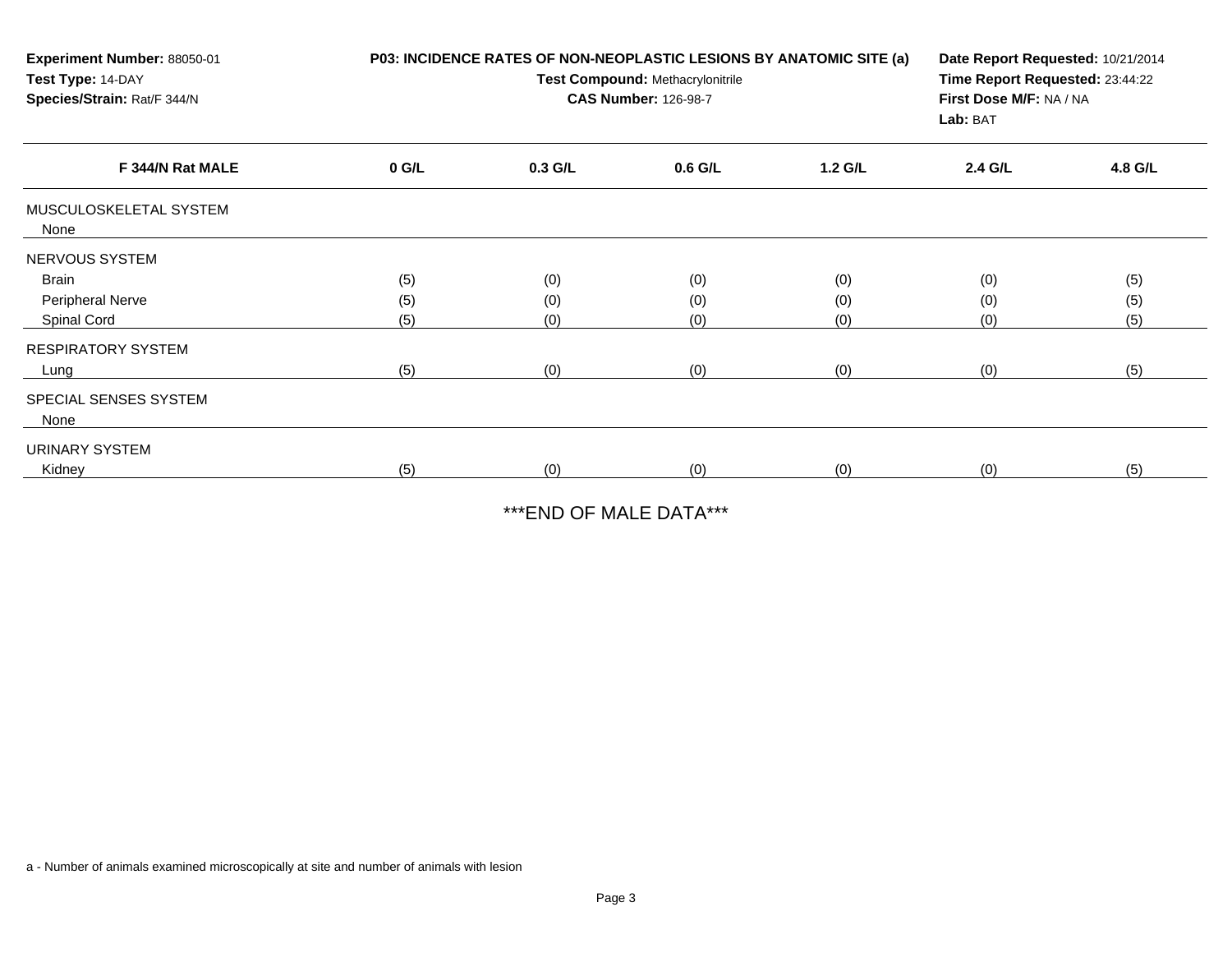| Experiment Number: 88050-01<br>Test Type: 14-DAY<br>Species/Strain: Rat/F 344/N                              |                          | P03: INCIDENCE RATES OF NON-NEOPLASTIC LESIONS BY ANATOMIC SITE (a)<br>Test Compound: Methacrylonitrile<br><b>CAS Number: 126-98-7</b> | Date Report Requested: 10/21/2014<br>Time Report Requested: 23:44:22<br>First Dose M/F: NA / NA<br>Lab: BAT |                          |                          |                          |
|--------------------------------------------------------------------------------------------------------------|--------------------------|----------------------------------------------------------------------------------------------------------------------------------------|-------------------------------------------------------------------------------------------------------------|--------------------------|--------------------------|--------------------------|
| F 344/N Rat FEMALE                                                                                           | $0$ G/L                  | 0.3 G/L                                                                                                                                | 0.6 G/L                                                                                                     | 1.2 G/L                  | 2.4 G/L                  | 4.8 G/L                  |
| <b>Disposition Summary</b>                                                                                   |                          |                                                                                                                                        |                                                                                                             |                          |                          |                          |
| <b>Animals Initially In Study</b><br><b>Early Deaths</b><br><b>Survivors</b>                                 | 5                        | 5                                                                                                                                      | $5\phantom{a}$                                                                                              | $5\phantom{.0}$          | 5                        | $5\phantom{.0}$          |
| <b>Terminal Sacrifice</b><br><b>Animals Examined Microscopically</b>                                         | $5\phantom{.0}$<br>5     | 5<br>5                                                                                                                                 | 5<br>5                                                                                                      | $5\phantom{.0}$<br>5     | 5<br>5                   | $5\phantom{.0}$<br>5     |
| <b>ALIMENTARY SYSTEM</b><br>Intestine Small, Duodenum<br>Liver<br>Stomach, Forestomach<br>Stomach, Glandular | (5)<br>(5)<br>(5)<br>(5) | (0)<br>(0)<br>(0)<br>(0)                                                                                                               | (0)<br>(0)<br>(0)<br>(0)                                                                                    | (0)<br>(0)<br>(0)<br>(0) | (0)<br>(0)<br>(0)<br>(0) | (5)<br>(5)<br>(5)<br>(5) |
| CARDIOVASCULAR SYSTEM<br>None                                                                                |                          |                                                                                                                                        |                                                                                                             |                          |                          |                          |
| <b>ENDOCRINE SYSTEM</b><br><b>Adrenal Cortex</b><br><b>Adrenal Medulla</b>                                   | (5)<br>(5)               | (0)<br>(0)                                                                                                                             | (0)<br>(0)                                                                                                  | (0)<br>(0)               | (0)<br>(0)               | (5)<br>(5)               |
| <b>GENERAL BODY SYSTEM</b><br>None                                                                           |                          |                                                                                                                                        |                                                                                                             |                          |                          |                          |
| <b>GENITAL SYSTEM</b><br>None                                                                                |                          |                                                                                                                                        |                                                                                                             |                          |                          |                          |
| <b>HEMATOPOIETIC SYSTEM</b><br>Spleen<br>Thymus<br>Atrophy                                                   | (5)<br>(5)               | (0)<br>(5)                                                                                                                             | (0)<br>(5)                                                                                                  | (0)<br>(5)               | (0)<br>(5)               | (5)<br>(5)<br>1(20%)     |

## INTEGUMENTARY SYSTEM

None